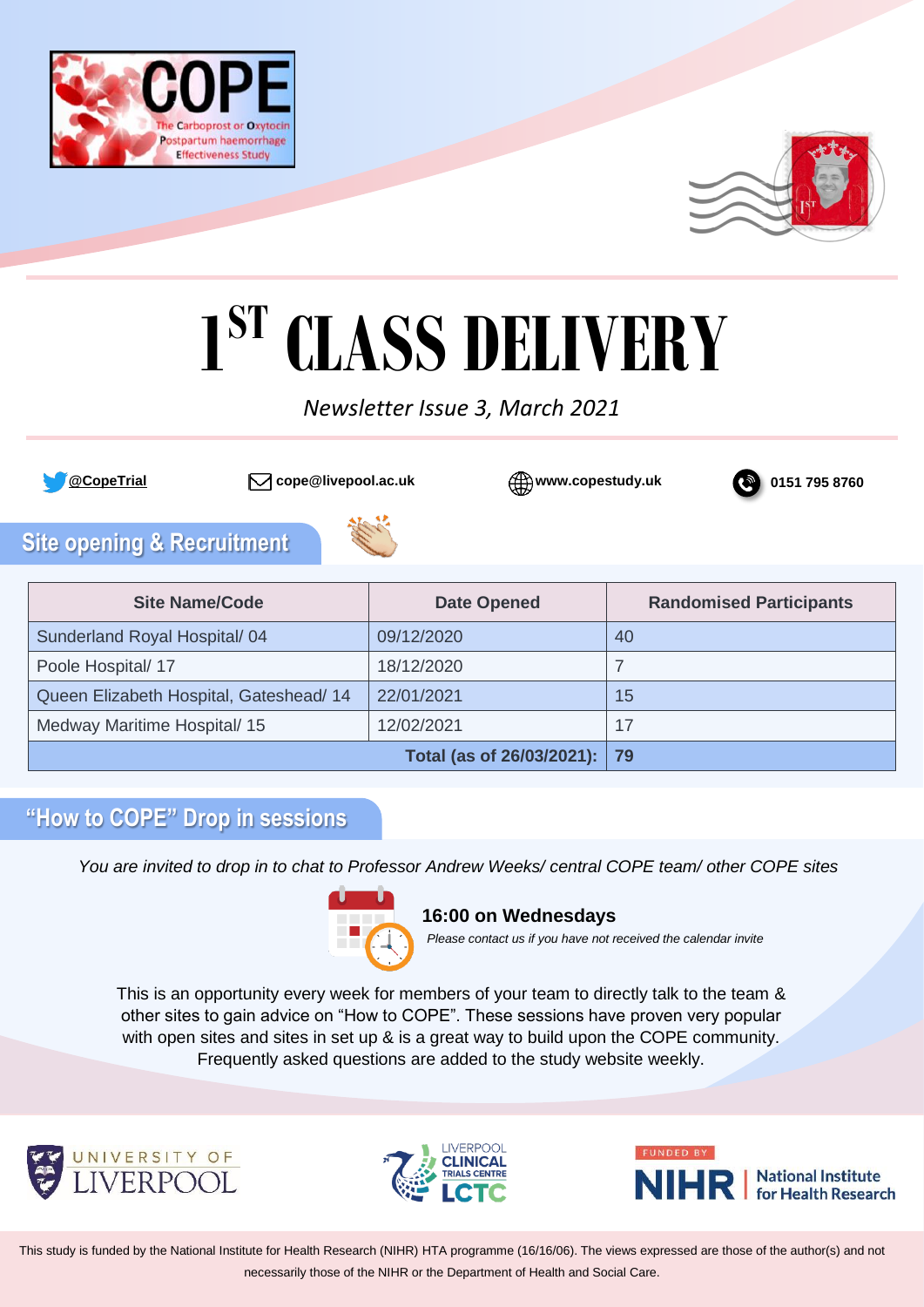## **Meet the recruiting sites**



## **Tips from sites**

*Train as many recruiting doctors in COPE as possible and add to the delegation log*

*Ensure shift handover processes are efficient, including use of COPE magnets on whiteboards*

*Consult study website frequently asked questions (FAQs) section as there is an extensive list of questions previously asked by sites*

*Initial de-briefs with women following recruitment, prior to formal consent discussion to make them aware that someone will talk to them about the study. Patient Information Sheet and Consent Form (PISC) can be provided at this time*

*Provide women with the phone number of the research midwives so that they recognise the phone number for follow-up calls*





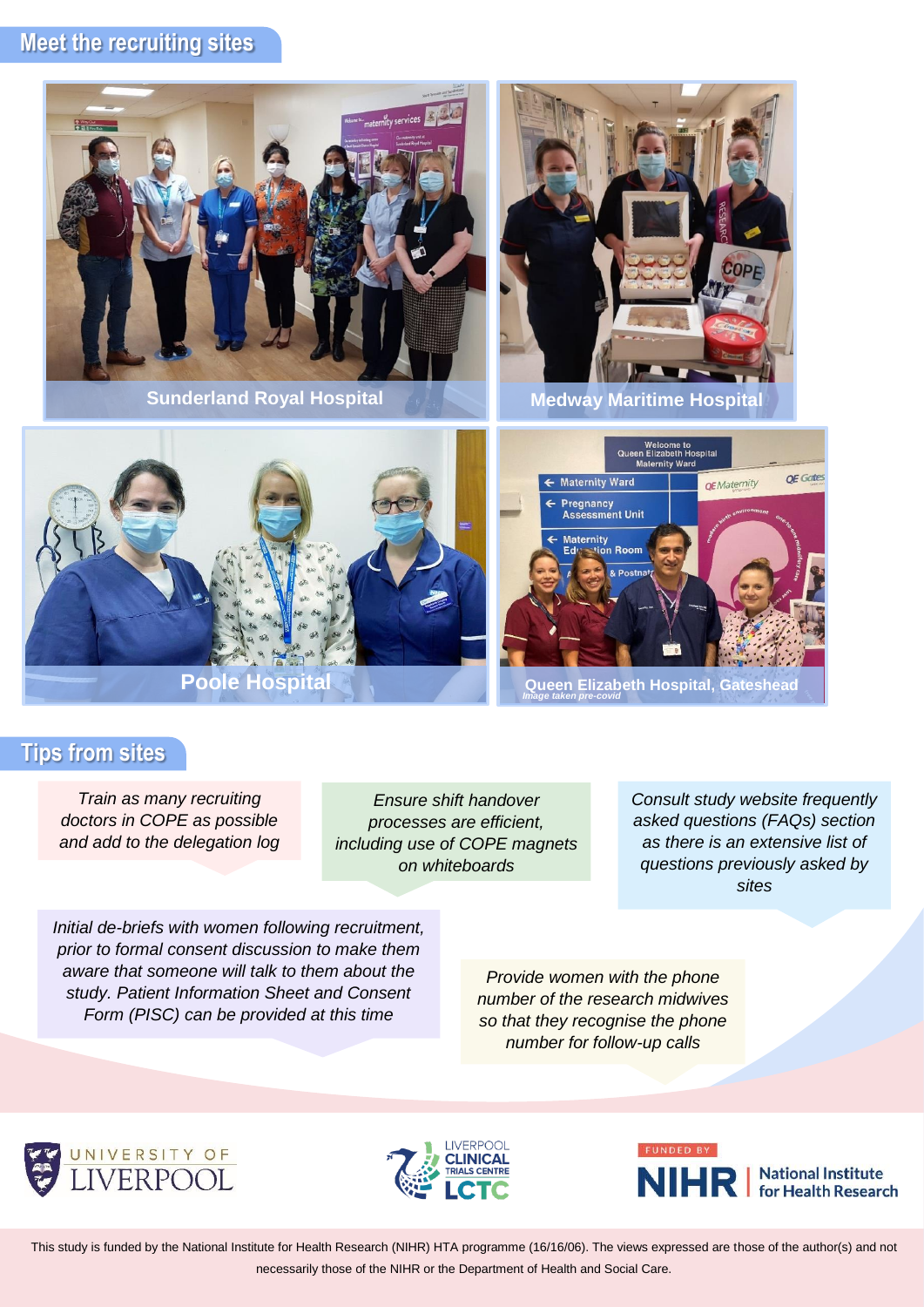#### **Useful Resources, including:**

- Power Point Training Presentations & Videos
- Good Clinical Practice (GCP) Training Requirements
- Frequently Asked Questions (FAQs)
- **Recruitment Updates**
- Embedded Study Reference Guide

#### **Essential documents, including:**

- Study Protocol
- Pharmacy Documents
- **Embedded Study Documents**



*[Please contact us for](http://www.copestudy.uk/)  site staff login details*

## **Kit deliveries**

There will be 2 kit campaigns - where possible we aim to have 1 bulk delivery in each of these campaigns to cover sites for each campaign period.

Campaign 1 expiry is **Dec 2022.** Depending on recruitment rate, you will be re-supplied with more kits as appropriate.

Average sites (recruiting 4-6 per month) have been provided with 60 kits for campaign 1. This is largely dependent on pharmacy capacity – please discuss with your pharmacy teams and let us know how many kits you would like in your first delivery. We can then allocate these to you prior to ordering and completion of site set up.





**Please ensure that as soon as the kits are received & refrigerated that the "Stop" button is pressed on the Tempsen USB temperature recorder, otherwise the temperature reading will rise prior to downloading the data.**

## **Secure transfer of documents to Liverpool Clinical Trials Centre (LCTC)**

Emails from an @nhs.net account do not automatically send securely to cope@liverpool.ac.uk. Instead, to email documents securely, send from an email address ending in @nhs.net and…

- At the start of the email subject line add **[SECURE]** as this will encrypt your email and attachment(s). [SECURE] must be written in capital letters and must be surrounded by square brackets.
- **Do not** send consent forms in the same email as any other COPE case report form as only specific individuals within the COPE team should be able to link patient identifiers within consent forms to the patient's medical data.